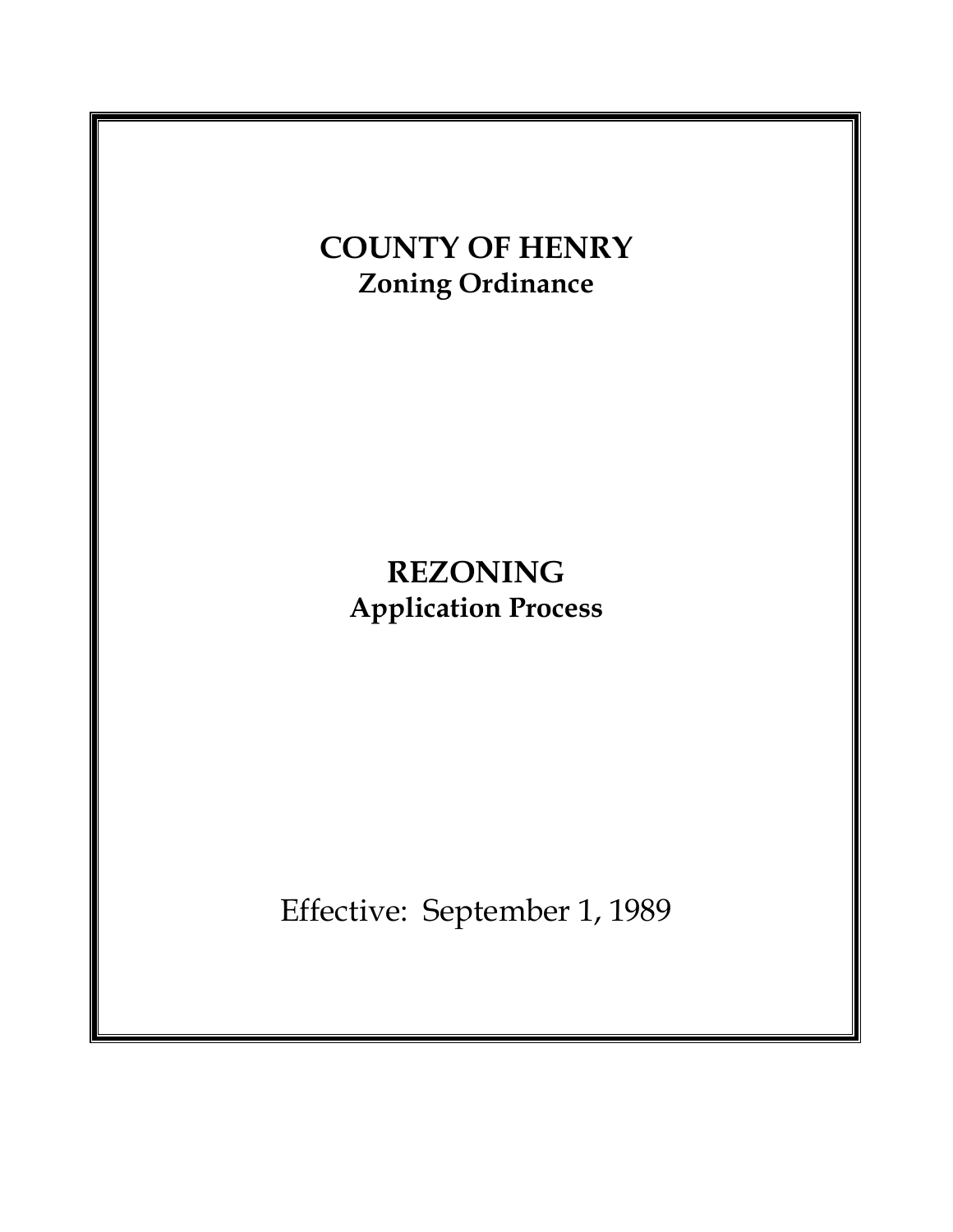#### *COUNTY OF HENRY*

#### *REZONING APPLICATION PROCESS*

### **A***. Preapplication*

The person who is interested in having the zoning classification of a particular parcel of property changed to another classification will first consult with the Department of Planning, Zoning and Inspection to discuss his request. The staff will explain applicable provisions of the Zoning Ordinance and provide information, technical assistance, and copies of all application forms. An application for rezoning may be filed by the owner, tenant, or contract purchaser of the property. If filed by a tenant or contract purchaser, evidence of concurrence by the owner must be provided. The applicant should also discuss his proposal with neighboring property owners.

### **B.** *Application Submittal*

The applicant must submit a completed application package consisting of the five items listed below to the Department of Planning, Zoning and Inspection. Incomplete packets will not be processed.

- 1. *Application for Rezoning*, typed or printed in ink, with all information completed, and signed by the applicant and owner, if different. An important part of the application is a listing of the name and complete address of all owners of property adjacent to and across the road from the parcel on which the rezoning is requested. This information will be completed by County staff.
- 2. *Concept Plan*. See instructions for Concept Plan preparation included in Rezoning Application package.
- 3. *Letter of Application* stating the proposed change in zoning and use of the property, the effect this change will have on the surrounding area, and the reason for the request.
- 4. *Proffers*, staff will work with the applicant to ensure that all voluntarily proffered conditions offered by the applicant are in writing, signed by the owner of the property and meet the following standards:
	- a. The rezoning itself must give rise for the need for the conditions.
	- b. The conditions shall have a reasonable relation to the rezoning.
	- c. The conditions shall be in conformity with the comprehensive plan.
	- d. The conditions must be clearly understood and enforceable.
	- e. The conditions must not require or allow a design or standard that is less restrictive than the general provisions of this ordinance.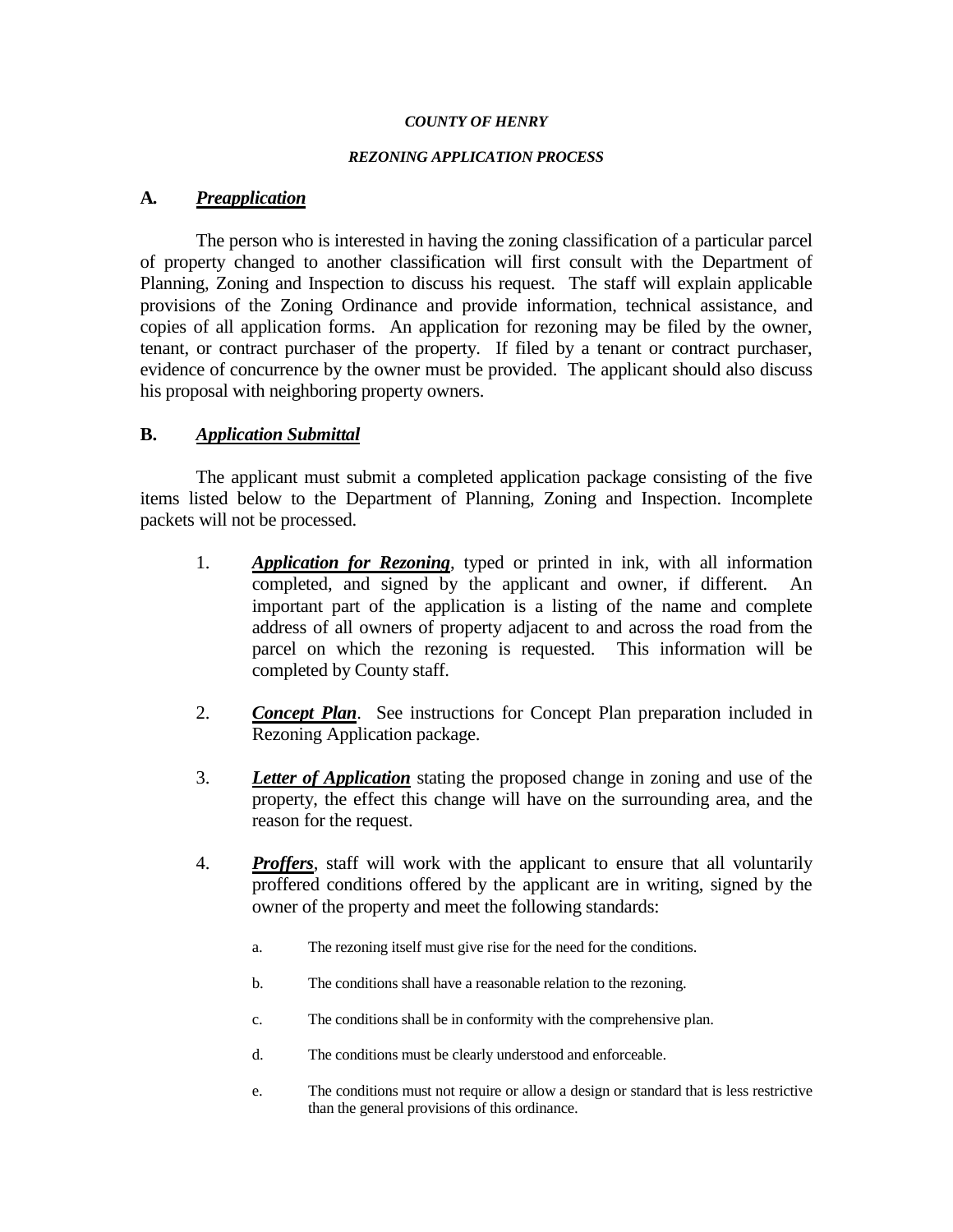#### *Rezoning Application Process* -2-

5. *Payment of Advertising Costs*: \$150.00 to cover required newspaper advertising, notification sign, and the cost of notification of adjoining property owners.

In order to meet the legal requirements for advertising, a schedule will be provided to the applicant showing the deadline by which completed applications must be filed.

### **C.** *Public Notice*

Public hearings will be conducted on the application by the Planning Commission and the Board of Supervisors. The staff will take the following actions to notify interested persons about the request and the public hearings: (State Code 15.2-2204)

- 1. Send to the local newspaper notices of the two public hearings, each of which will be published once a week for two consecutive weeks.
- 2. Notify each of the adjacent property owners by first class mail.
- 3. Post at least one notification sign on the property requested to be rezoned (the number of signs needed will be determined by the staff based on size and location of the property.)

### **D.** *Review Process*

The Zoning Administrator will visit the proposed site to examine the following: the surrounding land uses, existing environmental constraints (i.e., vegetation, slope, soils and floodplain), access and traffic flow, and the surrounding architecture.

The staff will prepare a report on the request addressing its conformity with the County Comprehensive Plan and the purpose and intent of the Zoning Ordinance. The application, staff report, and staff recommendation will be forwarded to the Planning Commission.

The Planning Commission will conduct a public hearing on the request at the date and time advertised in the public notice. The applicant must attend the public hearing and/or have an agent present if he desires to do so. All interested persons will be given an opportunity to comment on the application.

At the conclusion of the public hearing, the Planning Commission will formulate a recommendation on the request for consideration by the Board of Supervisors.

The Board of Supervisors will conduct a public hearing on the request at the date and time advertised in the public notice. The applicant is required to attend the public hearing and/or have an agent present if desired. All interested parties will have an opportunity to comment on the request.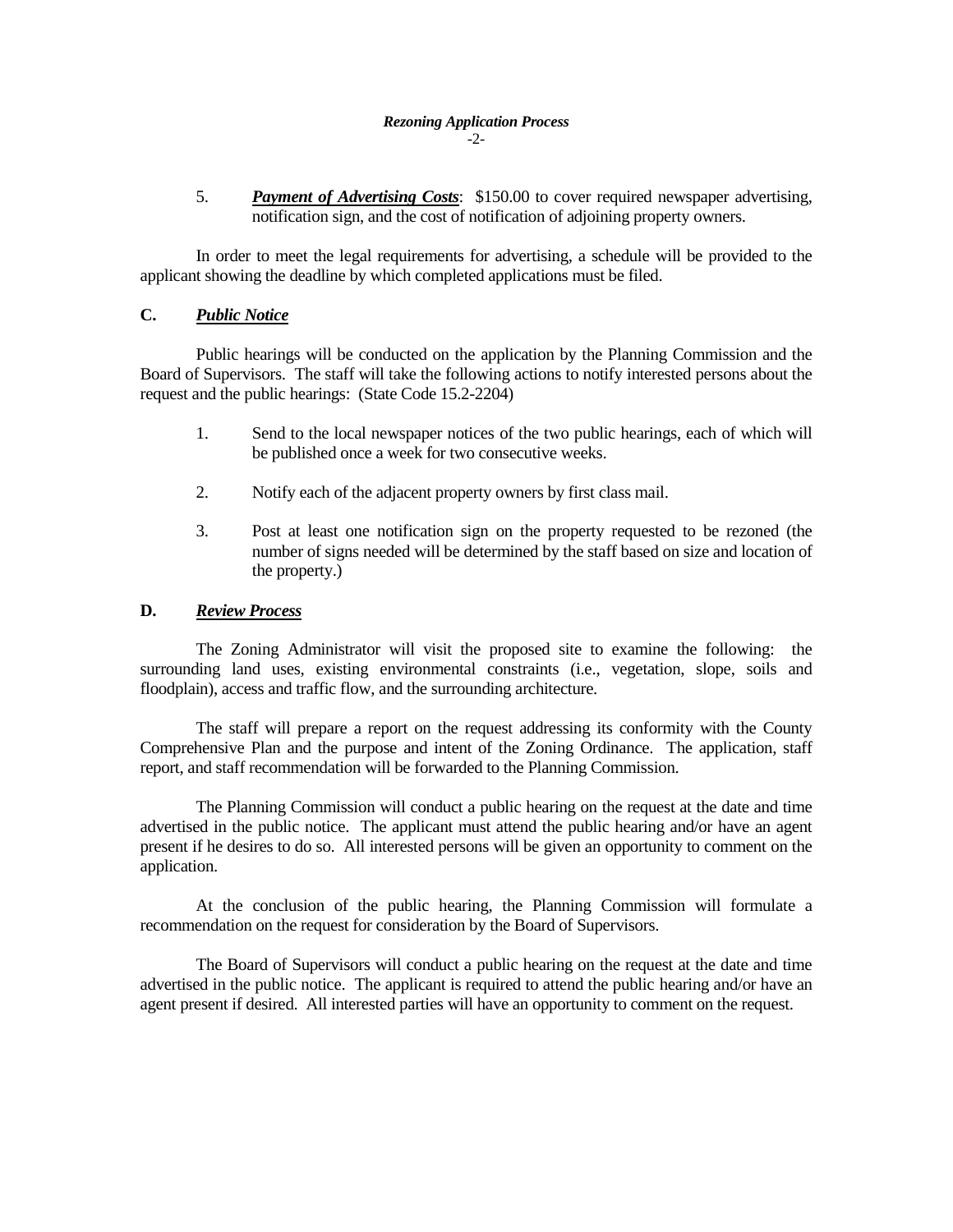### *Rezoning Application Process* -3-

The Board of Supervisors may vote to approve or deny the request. If the rezoning is approved, the Zoning Administrator will make the change on the official zoning map covering the area involved and notify effected individuals and departments of accepted proffers.

## *FOR FURTHER INFORMATION OR ASSISTANCE, PLEASE CONTACT THE COUNTY PLANNING STAFF AT:*

*Department of Planning, Zoning & Inspection County Administration Bldg., King's Mountain Rd. P. O. Box 7, Collinsville, VA 24078 (276) 634-4620*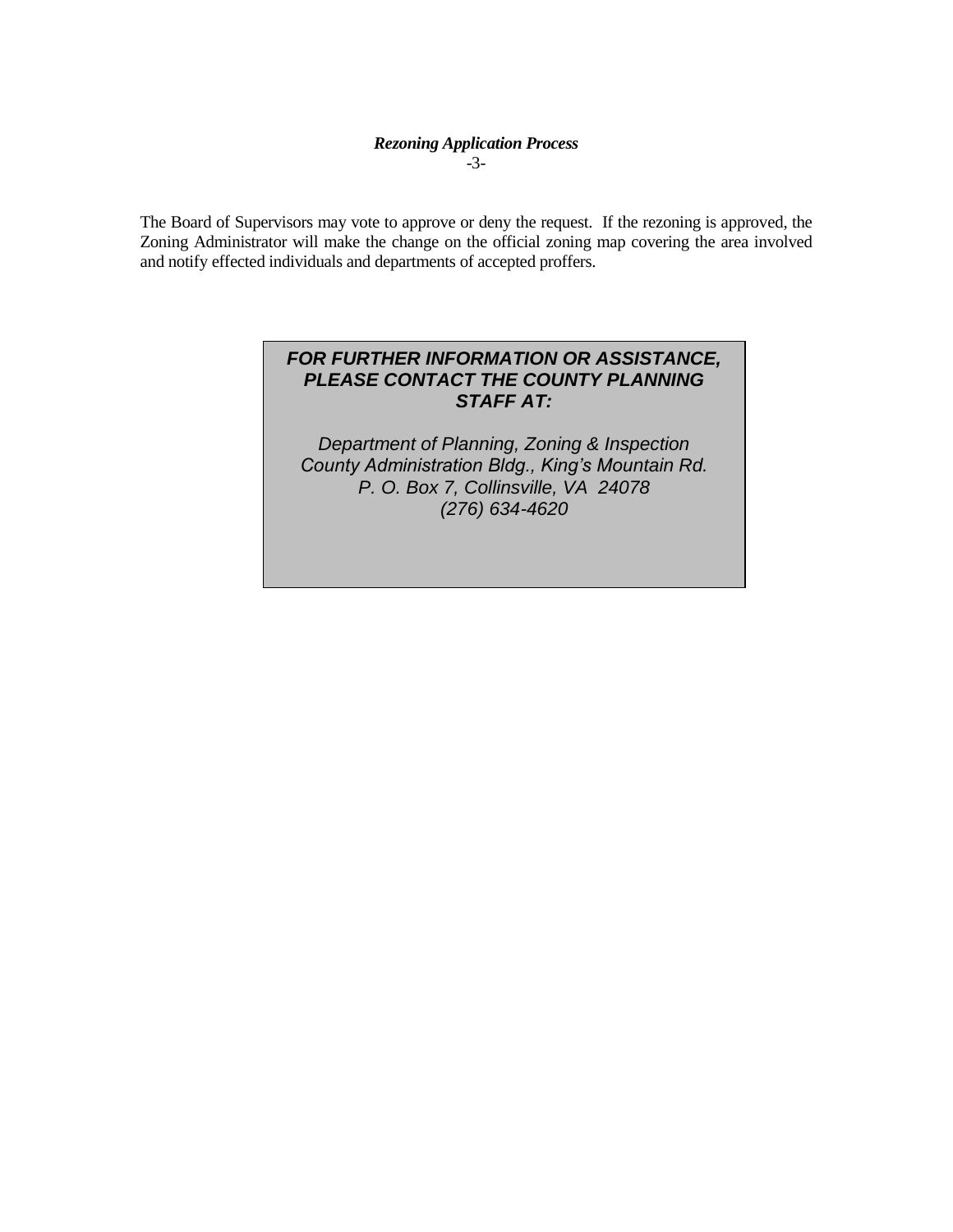# *COUNTY OF HENRY*

# *APPLICATION FOR REZONING*

*Part 1 – To be completed by Applicant Please type or print in ink the following information*

| Location of Property:             |                                                                                                                                                                                                                                                  |  |  |  |  |  |
|-----------------------------------|--------------------------------------------------------------------------------------------------------------------------------------------------------------------------------------------------------------------------------------------------|--|--|--|--|--|
|                                   |                                                                                                                                                                                                                                                  |  |  |  |  |  |
| Existing Land Use:                |                                                                                                                                                                                                                                                  |  |  |  |  |  |
| Proposed Land Use:                |                                                                                                                                                                                                                                                  |  |  |  |  |  |
|                                   |                                                                                                                                                                                                                                                  |  |  |  |  |  |
| To be completed by County:        | The Henry County Planning Department will list below the name and complete address (including the zip code) of the<br>owner of all property adjacent to or directly across a road from the property for which the rezoning is requested.         |  |  |  |  |  |
|                                   |                                                                                                                                                                                                                                                  |  |  |  |  |  |
|                                   |                                                                                                                                                                                                                                                  |  |  |  |  |  |
|                                   | ***************                                                                                                                                                                                                                                  |  |  |  |  |  |
|                                   |                                                                                                                                                                                                                                                  |  |  |  |  |  |
|                                   |                                                                                                                                                                                                                                                  |  |  |  |  |  |
|                                   |                                                                                                                                                                                                                                                  |  |  |  |  |  |
|                                   | ***************<br>Name: Name and the second contract of the second contract of the second contract of the second contract of the second contract of the second contract of the second contract of the second contract of the second contract of |  |  |  |  |  |
|                                   |                                                                                                                                                                                                                                                  |  |  |  |  |  |
| Real Estate Map and Parcel Number | Zoning:                                                                                                                                                                                                                                          |  |  |  |  |  |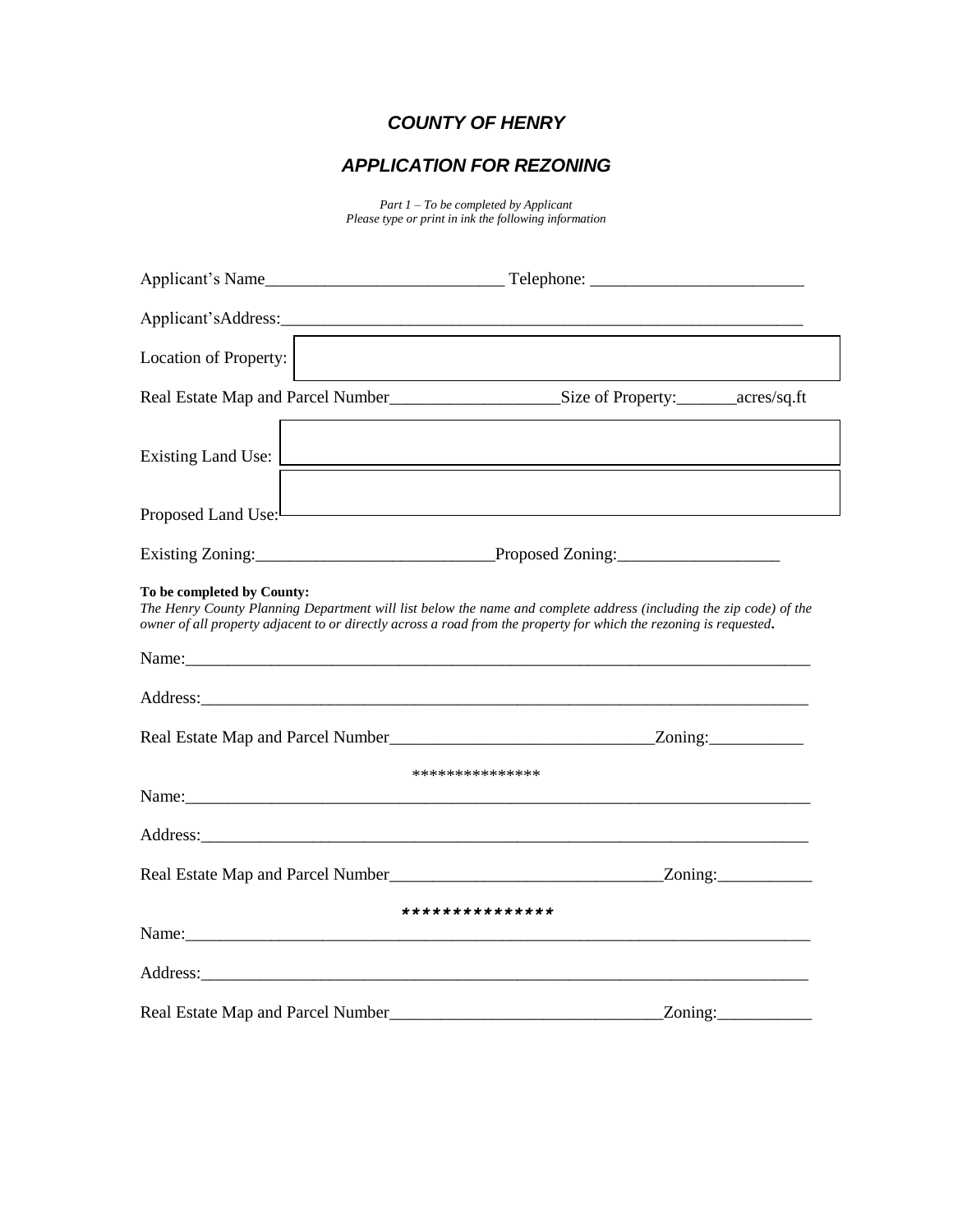## *Application for Rezoning*

*Page 2*

*I hereby apply for a change in the zoning classification of the property described herein subject to all County and State laws, ordinances, rules and regulations. I authorize appropriate County officials to enter upon the above-described property during normal business hours to conduct required inspections and post signs. I hereby certify, under penalties of perjury, that the above information is true, complete, and correct. I also understand that I or a representative must attend both the Planning Commission and Board of Supervisors public hearings.*

> *\_\_\_\_\_\_\_\_\_\_\_\_\_\_\_\_\_\_\_\_\_\_\_\_\_\_\_\_\_\_\_\_\_\_\_\_\_ Signature of Applicant*

*Owner's consent if different from applicant:*

*\_\_\_\_\_\_\_\_\_\_\_\_\_\_\_\_\_\_\_\_\_\_\_\_\_\_\_\_\_\_\_\_\_\_\_\_\_ Signature of Owner*

*Part 2 – To be completed by County*

Rezoning Number: \_\_\_\_\_\_\_\_\_\_\_\_\_\_\_\_\_\_\_Date Completed Application Received\_\_\_\_\_\_\_\_\_\_\_\_\_\_\_\_

Date Planning Commission Public Hearing: Dates of Advertisements

Date Board of Supervisors Public Hearing: \_\_\_\_\_\_\_\_\_\_\_\_Dates of Advertisements

I certify that, on \_\_\_\_\_\_\_\_\_\_\_\_\_, each of the property owners adjacent to and across the road from applicant's property were sent by first class mail a notification of the public hearings.

Signature of Staff

Recommendation by Planning Commission:

## *Action by Henry County Board of Supervisors*

| Date: |  |  |  |  |
|-------|--|--|--|--|
|       |  |  |  |  |

Approved **Denied** 

**\_\_\_\_\_\_\_\_\_\_\_\_\_\_\_\_\_\_\_\_\_\_\_\_\_ Clerk, Board of Supervisors**